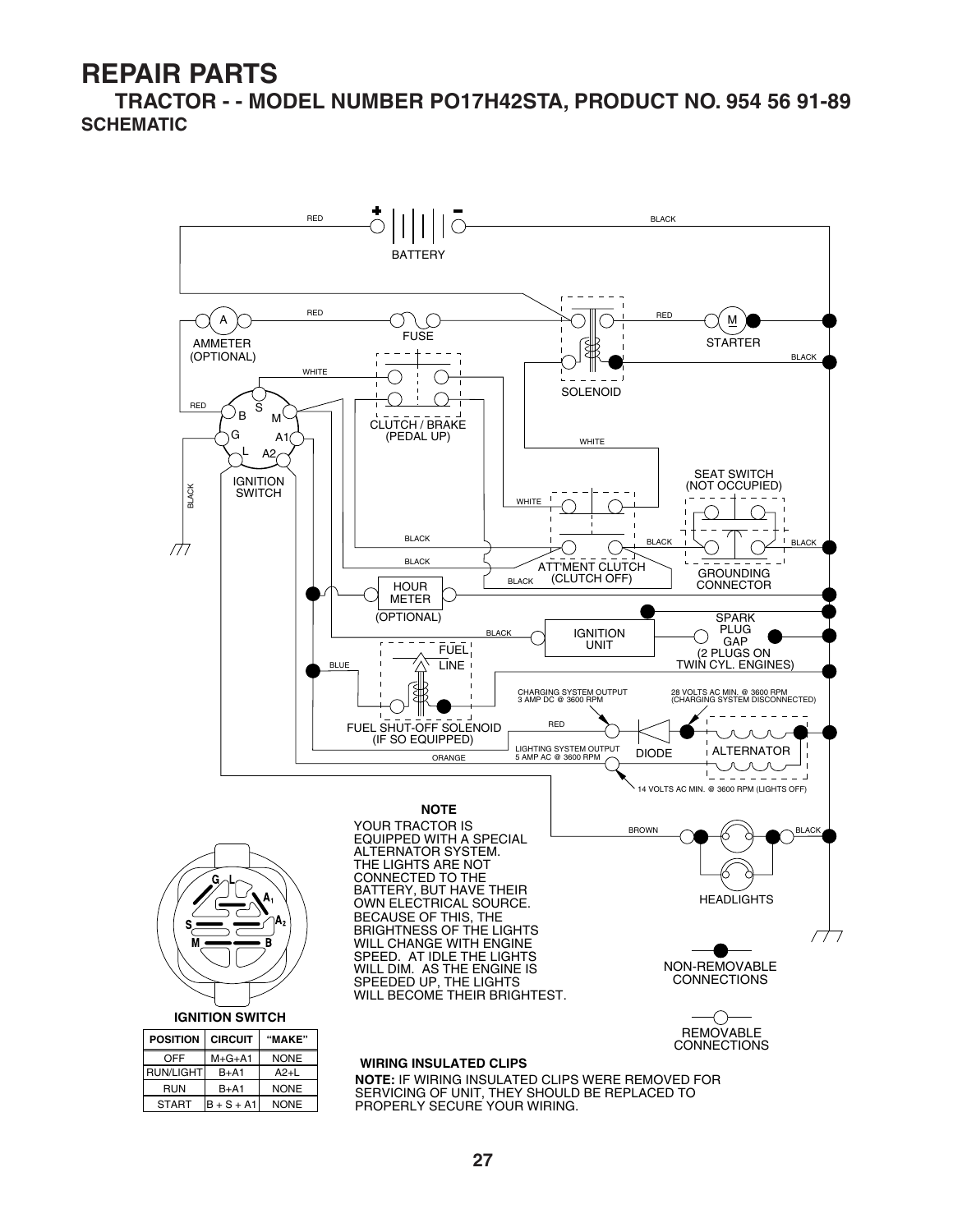**TRACTOR - - MODEL NUMBER PO17H42STA, PRODUCT NO. 954 56 91-89 ELECTRICAL**

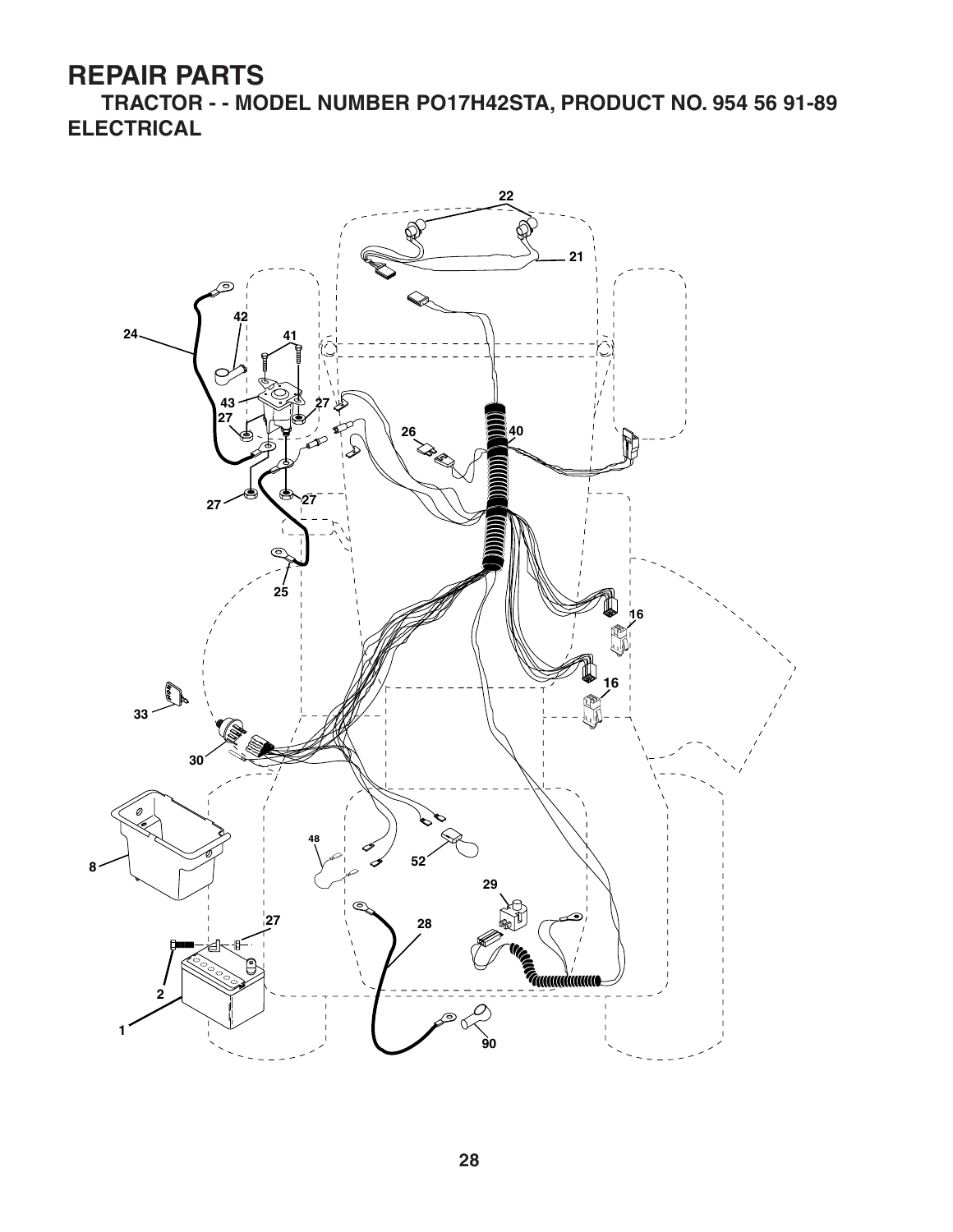**TRACTOR - - MODEL NUMBER PO17H42STA, PRODUCT NO. 954 56 91-89 ELECTRICAL**

| KEY<br>NO.          | <b>PART</b><br>NO. | <b>DESCRIPTION</b>                                    |
|---------------------|--------------------|-------------------------------------------------------|
| 1<br>$\mathbf{2}^-$ | 163465<br>74760412 | Battery 12 Volt 25 Amp<br>Bolt Hex Hd 1/4-20unc X 3/4 |
| 8<br>16             | 176689<br>176138   | <b>Box Battery</b><br>Switch Interlock Push -In       |
|                     | 21 175685          | Harness Asm Light W/4152J                             |
| 22                  | 4152J              | Bulb Light #1156                                      |
| 24                  | 4799J              | Cable Battery 6 Ga 11"red                             |
|                     | 25 146147          | Cable Battery 6 Ga w/16 wire, red                     |
|                     | 26 175158          | Fuse 20 AMP                                           |
|                     | 27 73510400        | Nut Keps Hex 1/4-20 unc                               |
| 28                  | 4207J              | Cable Ground 6 Ga 12" black                           |
|                     | 29 121305X         | Switch Plunger Nc Gray                                |
| 30                  | 175566             | Switch Ign                                            |
|                     | 33 140401          | Key Ign                                               |
| 40                  | 179720             | Harness Ign                                           |
| 41                  | 71110408           | Bolt Blk Fin Hex 1/4-20 X 1/2                         |
| 42                  | 131563             | <b>Cover Terminal Red</b>                             |
|                     | 43 178861          | Solenoid                                              |
|                     | 48 140844          | Adapter Ammeter                                       |
|                     | 52 141940          | Protection Wire Loop                                  |
| 90                  | 180449             | Cover Terminal                                        |

**NOTE:** All component dimensions give in U.S. inches 1 inch =  $25.4$  mm.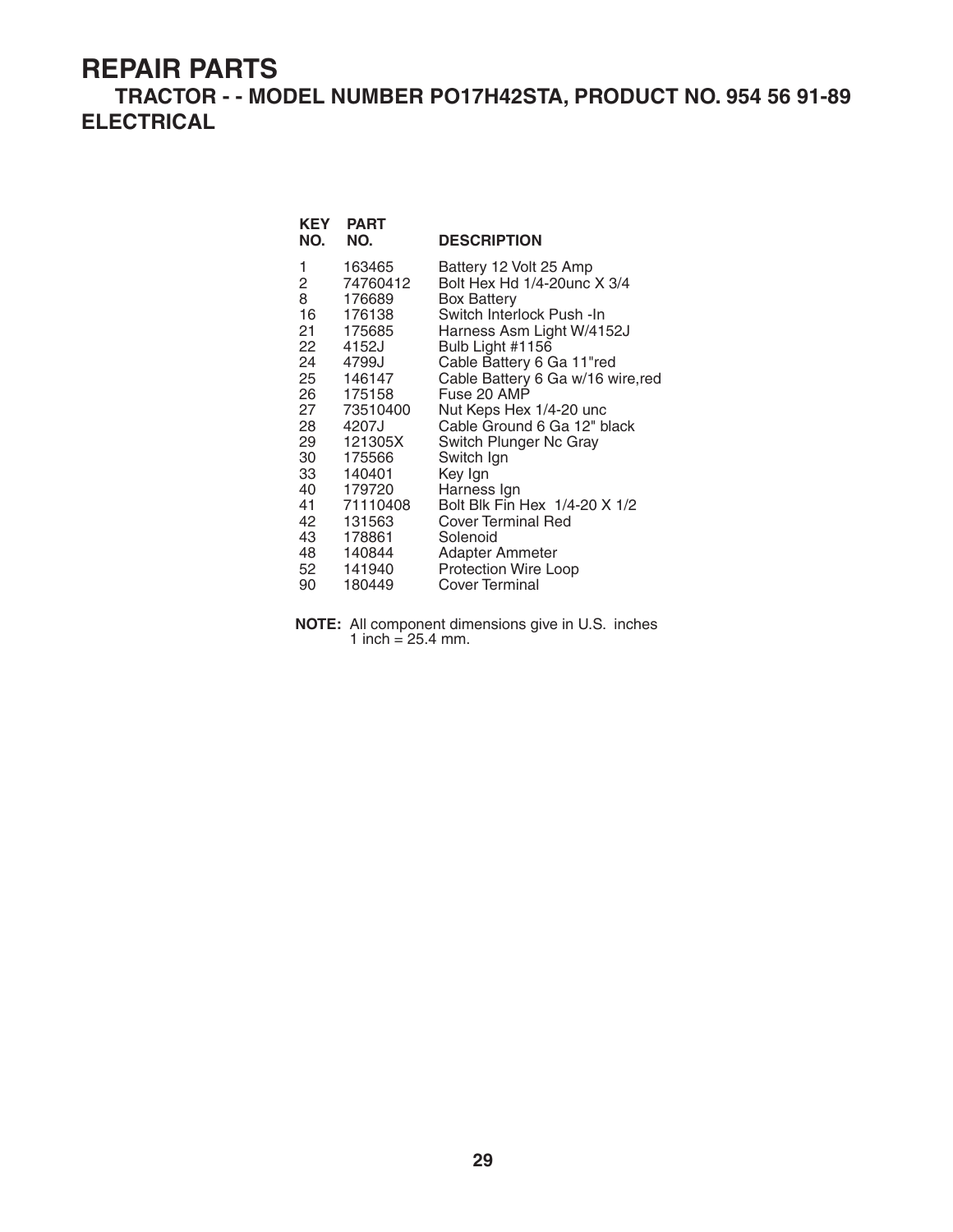**TRACTOR - - MODEL NUMBER PO17H42STA, PRODUCT NO. 954 56 91-89 CHASSIS AND ENCLOSURES**

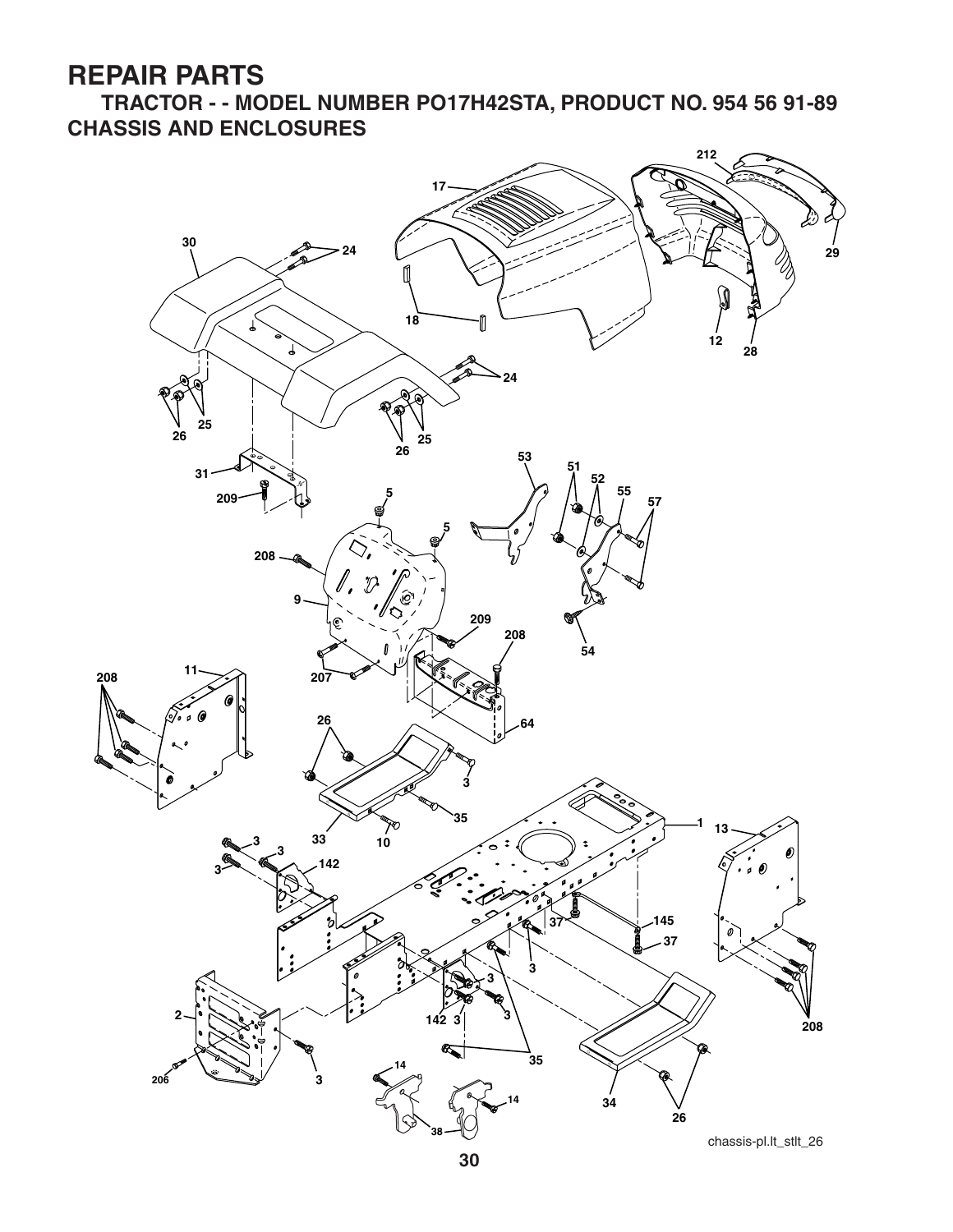### **TRACTOR - - MODEL NUMBER PO17H42STA, PRODUCT NO. 954 56 91-89 CHASSIS AND ENCLOSURES**

| <b>KEY</b><br>NO.                                                                                                                                                                                                                  | <b>PART</b><br>NO.                                                                                                                                                                                                                                                                                                                                                                                                                                                         | <b>DESCRIPTION</b>                                                                                                                                                                                                                                                                                                                                                                                                                                                                                                                                                                                                                                                                                                                                                                                                                                                             |
|------------------------------------------------------------------------------------------------------------------------------------------------------------------------------------------------------------------------------------|----------------------------------------------------------------------------------------------------------------------------------------------------------------------------------------------------------------------------------------------------------------------------------------------------------------------------------------------------------------------------------------------------------------------------------------------------------------------------|--------------------------------------------------------------------------------------------------------------------------------------------------------------------------------------------------------------------------------------------------------------------------------------------------------------------------------------------------------------------------------------------------------------------------------------------------------------------------------------------------------------------------------------------------------------------------------------------------------------------------------------------------------------------------------------------------------------------------------------------------------------------------------------------------------------------------------------------------------------------------------|
| 1<br>$\frac{2}{3}$<br>5<br>9<br>10<br>11<br>12<br>13<br>14<br>17<br>18<br>24<br>25<br>26<br>28<br>29<br>30<br>31<br>33<br>34<br>35<br>37<br>38<br>51<br>52<br>53<br>54<br>55<br>57<br>64<br>142<br>145<br>206<br>207<br>208<br>209 | 174619<br>176554<br>17060612<br>155272<br>168336X010<br>72140608<br>174996<br>145660<br>172105X010<br>17490608<br>159639X428<br>184921<br>74780616<br>19131312<br>73800600<br>179844<br>170472X599 Lens Grille<br>169468X428<br>136619<br>179716X428 Footrest LH<br>179717X428 Footrest RH<br>72110606<br>17490508<br>175710<br>73800400<br>19091416<br>144697<br>161464<br>144696<br>74780412<br>154798<br>175702<br>156524<br>170165<br>17670508<br>17670608<br>17000612 | Chassis<br>Drawbar<br>Screw 3/8-16 x 3/4<br><b>Bumper Hood/Dash</b><br>Dash<br>Bolt RdHd Sqnk. 3/8-16 Unc x 1<br>Panel Asm. Dash Lh<br>Clip Tinnerman Grile P/L<br>Panel Dash Rh<br>Screw Thdrol 3/8-16 x 1/2<br>Hood<br><b>Bumper Hood</b><br>Bolt Fin Hex 3/8-16 Unc x 1 Gr. 5<br>Washer 13/32 x 13/16 x 12 Ga.<br>Nut Lock Hex w/Insert 3/8-16 UNC<br>Grill/Lens Asm<br>Fender Asm<br><b>Bracket Fender</b><br>Bolt RdHd Sht. Sqnk. 3/8-16 x 3/4<br>Screw Thdrol 5/16-18 x 1/2 Tyt<br>Bracket Asm. Pivot Mower Rear<br>Nut Lock Hex W/Ins. 1/4-20<br>Washer 9/32 x 7/8 x 16 Ga.<br><b>Bracket Grille LH</b><br>Screw Hex Wshd 8-18 x 7/8<br>Bracket, Grille RH<br>Bolt Fin Hex 1/4-20 x .75<br>Dash Lower<br><b>Plate Reinforcement</b><br>Rod Pivot Chassis/Hood<br>Bolt shoulder 5/16-18<br>Screw Thdrol 5/16-18 x 1/2<br>Screw Thdrol 3/8-16 x 1/2<br>Screw 3/8-16 x 3/4 |
| 212<br>$ -$                                                                                                                                                                                                                        | 156229<br>5479J                                                                                                                                                                                                                                                                                                                                                                                                                                                            | Insert Lens Reflector<br>Plug Btn Blk                                                                                                                                                                                                                                                                                                                                                                                                                                                                                                                                                                                                                                                                                                                                                                                                                                          |

**NOTE:** All component dimensions given in U.S. inches 1 inch  $= 25.4$  mm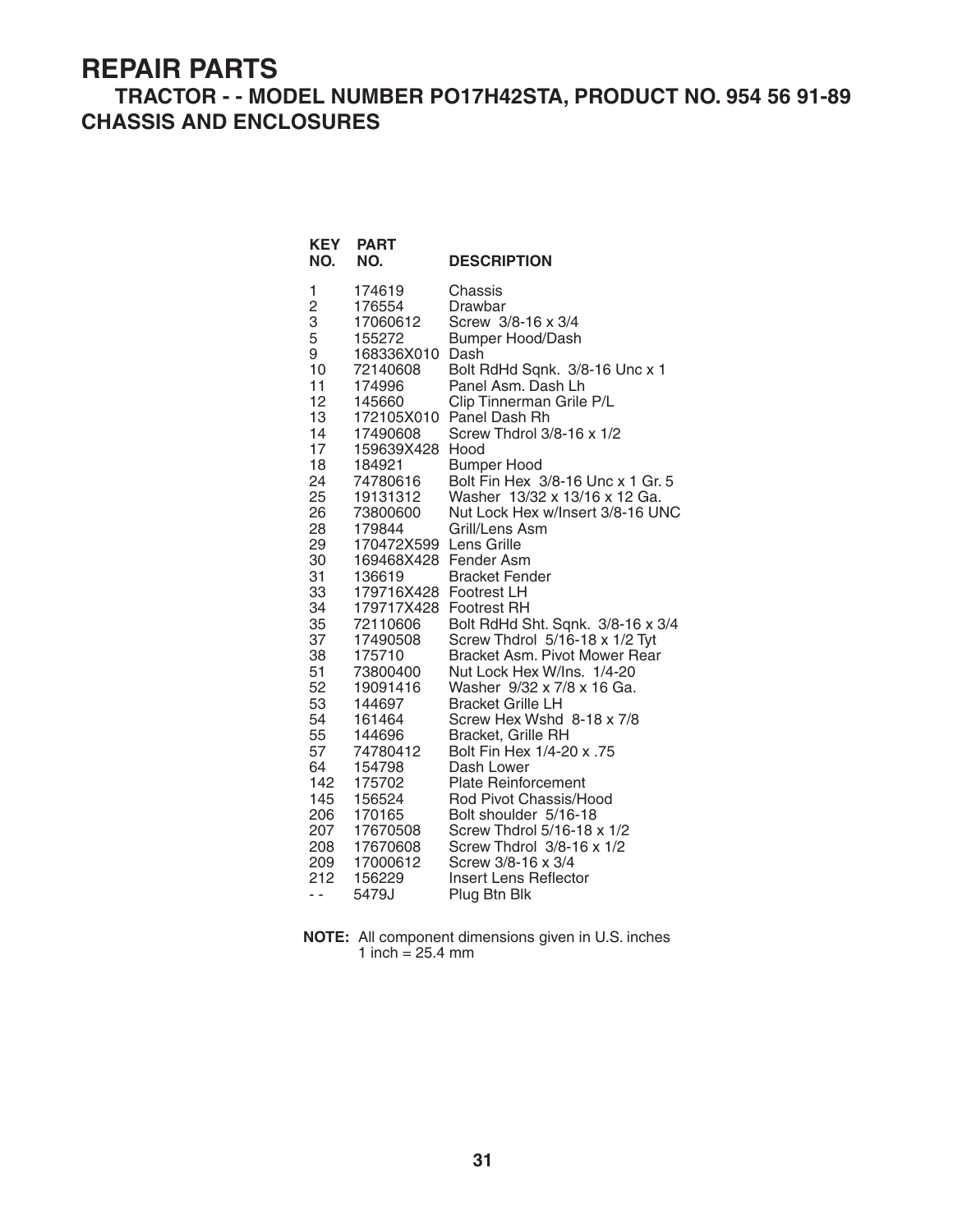**TRACTOR - - MODEL NUMBER PO17H42STA, PRODUCT NO. 954 56 91-89 DRIVE**

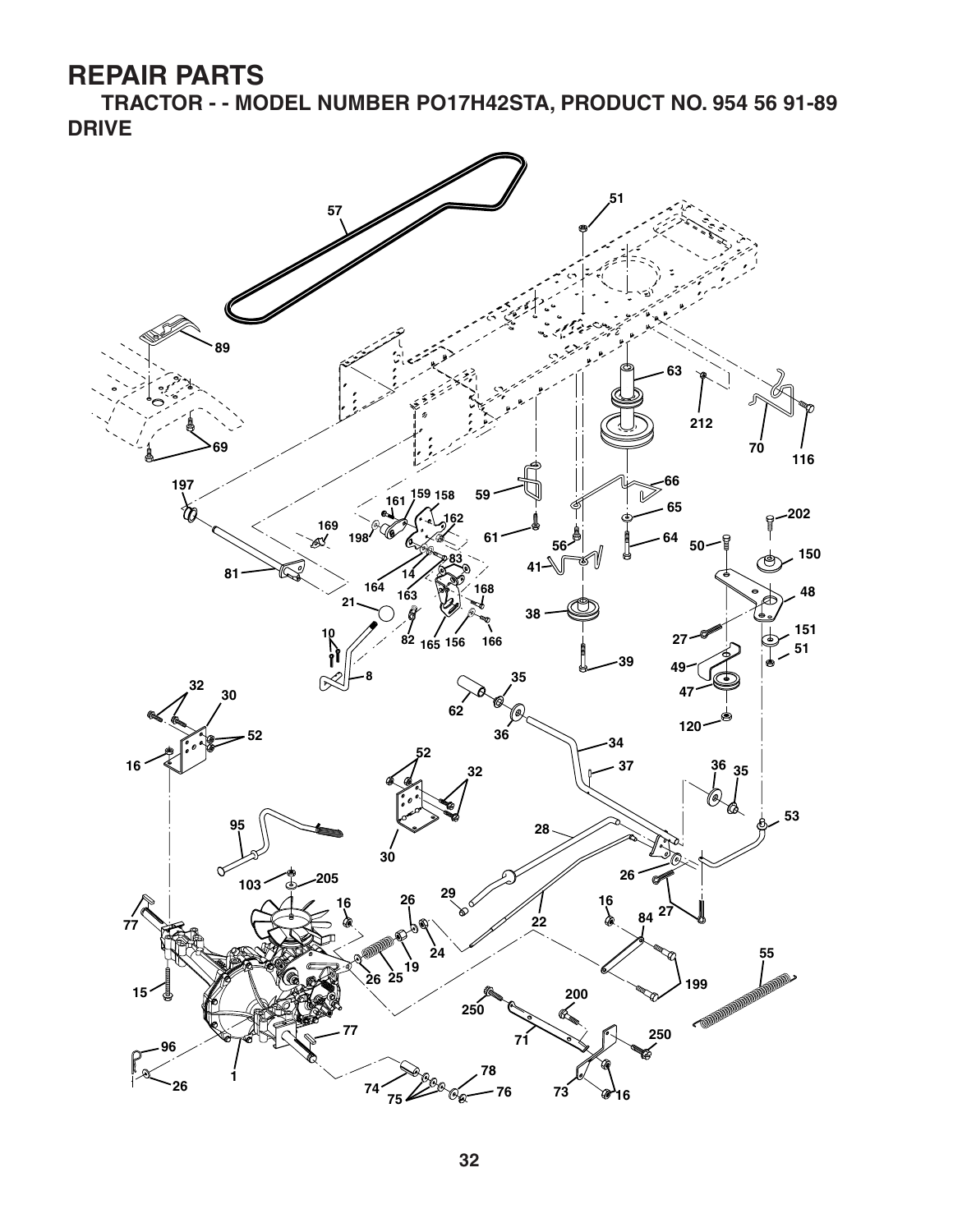#### **TRACTOR - - MODEL NUMBER PO17H42STA, PRODUCT NO. 954 56 91-89 DRIVE**

| NO.<br>NO.<br><b>DESCRIPTION</b><br>1<br>Transaxle Hydro Gear Model 322-<br>0510<br>(Order parts from the transaxle manu-<br>facturer)<br>Rod, Shift<br>8<br>165619<br>10<br>Pin, Cotter 1/8 x 1<br>76020416<br>14<br>Washer Lock 1/4<br>10040400<br>Bolt Hex Flghd 5/16-18 Gr. 5<br>15<br>74490544<br>Nut, Lock Hex w/Ins 5/16-18 UNC<br>16<br>73800500<br>19<br>Nut, Lock Hex w/Wsh 3/8-16 UNC<br>73800600<br>21<br>106933X<br>Knob Rd. 1/2-13 Plstc. Thds. Blk.<br>22<br>169498<br>Rod, Brake<br>24<br>73350600<br>Nut<br>25<br>106888X<br>Spring, Rod, Brake<br>Washer 13/32 x 13/16 x 16 Ga.<br>26<br>19131316<br>27<br>Pin, Cotter 1/8 x 3/4<br>76020412<br>28<br>175765<br>Rod, Parking Brake<br>29<br>71673<br>Cap, Parking Brake<br>30<br>Bracket, Transmission<br>174973<br>32<br>Bolt Hex 5/16-18 UNC x 3/4<br>74760512<br>34<br>175578<br>Shaft, Foot Pedal<br>35<br>120183X<br>Bearing, Nylon |
|------------------------------------------------------------------------------------------------------------------------------------------------------------------------------------------------------------------------------------------------------------------------------------------------------------------------------------------------------------------------------------------------------------------------------------------------------------------------------------------------------------------------------------------------------------------------------------------------------------------------------------------------------------------------------------------------------------------------------------------------------------------------------------------------------------------------------------------------------------------------------------------------------------|
|                                                                                                                                                                                                                                                                                                                                                                                                                                                                                                                                                                                                                                                                                                                                                                                                                                                                                                            |
|                                                                                                                                                                                                                                                                                                                                                                                                                                                                                                                                                                                                                                                                                                                                                                                                                                                                                                            |
|                                                                                                                                                                                                                                                                                                                                                                                                                                                                                                                                                                                                                                                                                                                                                                                                                                                                                                            |
|                                                                                                                                                                                                                                                                                                                                                                                                                                                                                                                                                                                                                                                                                                                                                                                                                                                                                                            |
|                                                                                                                                                                                                                                                                                                                                                                                                                                                                                                                                                                                                                                                                                                                                                                                                                                                                                                            |
|                                                                                                                                                                                                                                                                                                                                                                                                                                                                                                                                                                                                                                                                                                                                                                                                                                                                                                            |
|                                                                                                                                                                                                                                                                                                                                                                                                                                                                                                                                                                                                                                                                                                                                                                                                                                                                                                            |
|                                                                                                                                                                                                                                                                                                                                                                                                                                                                                                                                                                                                                                                                                                                                                                                                                                                                                                            |
|                                                                                                                                                                                                                                                                                                                                                                                                                                                                                                                                                                                                                                                                                                                                                                                                                                                                                                            |
|                                                                                                                                                                                                                                                                                                                                                                                                                                                                                                                                                                                                                                                                                                                                                                                                                                                                                                            |
|                                                                                                                                                                                                                                                                                                                                                                                                                                                                                                                                                                                                                                                                                                                                                                                                                                                                                                            |
|                                                                                                                                                                                                                                                                                                                                                                                                                                                                                                                                                                                                                                                                                                                                                                                                                                                                                                            |
|                                                                                                                                                                                                                                                                                                                                                                                                                                                                                                                                                                                                                                                                                                                                                                                                                                                                                                            |
|                                                                                                                                                                                                                                                                                                                                                                                                                                                                                                                                                                                                                                                                                                                                                                                                                                                                                                            |
|                                                                                                                                                                                                                                                                                                                                                                                                                                                                                                                                                                                                                                                                                                                                                                                                                                                                                                            |
|                                                                                                                                                                                                                                                                                                                                                                                                                                                                                                                                                                                                                                                                                                                                                                                                                                                                                                            |
|                                                                                                                                                                                                                                                                                                                                                                                                                                                                                                                                                                                                                                                                                                                                                                                                                                                                                                            |
|                                                                                                                                                                                                                                                                                                                                                                                                                                                                                                                                                                                                                                                                                                                                                                                                                                                                                                            |
|                                                                                                                                                                                                                                                                                                                                                                                                                                                                                                                                                                                                                                                                                                                                                                                                                                                                                                            |
|                                                                                                                                                                                                                                                                                                                                                                                                                                                                                                                                                                                                                                                                                                                                                                                                                                                                                                            |
|                                                                                                                                                                                                                                                                                                                                                                                                                                                                                                                                                                                                                                                                                                                                                                                                                                                                                                            |
| 36<br>19211616<br>Washer                                                                                                                                                                                                                                                                                                                                                                                                                                                                                                                                                                                                                                                                                                                                                                                                                                                                                   |
| 37<br>Pin, Roll<br>1572H                                                                                                                                                                                                                                                                                                                                                                                                                                                                                                                                                                                                                                                                                                                                                                                                                                                                                   |
| 38<br>179114<br>Pulley, Idler, Composite                                                                                                                                                                                                                                                                                                                                                                                                                                                                                                                                                                                                                                                                                                                                                                                                                                                                   |
| 39<br>Bolt<br>74760648                                                                                                                                                                                                                                                                                                                                                                                                                                                                                                                                                                                                                                                                                                                                                                                                                                                                                     |
| 41<br>175556<br>Keeper, Belt, Idler<br>47<br>Pulley, Idler, V-Belt<br>127783                                                                                                                                                                                                                                                                                                                                                                                                                                                                                                                                                                                                                                                                                                                                                                                                                               |
| <b>Bellcrank Clutch Grnd Drustl</b><br>48<br>154407                                                                                                                                                                                                                                                                                                                                                                                                                                                                                                                                                                                                                                                                                                                                                                                                                                                        |
| 49<br>123205X<br>Retainer, Belt                                                                                                                                                                                                                                                                                                                                                                                                                                                                                                                                                                                                                                                                                                                                                                                                                                                                            |
| 50<br>72110612<br>Bolt 3/8-16 x 1-1/2 Gr. 5                                                                                                                                                                                                                                                                                                                                                                                                                                                                                                                                                                                                                                                                                                                                                                                                                                                                |
| 51<br>73680600<br>Nut                                                                                                                                                                                                                                                                                                                                                                                                                                                                                                                                                                                                                                                                                                                                                                                                                                                                                      |
| Nut Crownlock 5/16-28<br>52<br>73680500                                                                                                                                                                                                                                                                                                                                                                                                                                                                                                                                                                                                                                                                                                                                                                                                                                                                    |
| Link, Clutch<br>53<br>105710X                                                                                                                                                                                                                                                                                                                                                                                                                                                                                                                                                                                                                                                                                                                                                                                                                                                                              |
| 55<br>105709X<br>Spring, Return, Clutch                                                                                                                                                                                                                                                                                                                                                                                                                                                                                                                                                                                                                                                                                                                                                                                                                                                                    |
| 56<br>Screw 3/8-16 x 1-1/4<br>17060620                                                                                                                                                                                                                                                                                                                                                                                                                                                                                                                                                                                                                                                                                                                                                                                                                                                                     |
| 57<br>V-Belt, Drive<br>140294                                                                                                                                                                                                                                                                                                                                                                                                                                                                                                                                                                                                                                                                                                                                                                                                                                                                              |
| 59<br>Keeper, Belt, Center<br>169691                                                                                                                                                                                                                                                                                                                                                                                                                                                                                                                                                                                                                                                                                                                                                                                                                                                                       |
| 61<br>Screw, 3/8-16 x .875<br>17120614<br>Cover, Pedal<br>62                                                                                                                                                                                                                                                                                                                                                                                                                                                                                                                                                                                                                                                                                                                                                                                                                                               |
| 8883R<br>63<br>175410<br>Pulley, Engine                                                                                                                                                                                                                                                                                                                                                                                                                                                                                                                                                                                                                                                                                                                                                                                                                                                                    |
| 64<br>71170764<br>Bolt Hex 7/16 x 4 Gr. 5                                                                                                                                                                                                                                                                                                                                                                                                                                                                                                                                                                                                                                                                                                                                                                                                                                                                  |
| 65<br>10040700<br>Washer                                                                                                                                                                                                                                                                                                                                                                                                                                                                                                                                                                                                                                                                                                                                                                                                                                                                                   |
| 66<br>Keeper, Belt Engine Hydro<br>154778                                                                                                                                                                                                                                                                                                                                                                                                                                                                                                                                                                                                                                                                                                                                                                                                                                                                  |

| <b>KEY</b>     | <b>PART</b>                   |                                                                                     |
|----------------|-------------------------------|-------------------------------------------------------------------------------------|
| NO.            | NO.                           | <b>DESCRIPTION</b>                                                                  |
| 69<br>70<br>71 | 142432<br>134683<br>169183    | Screw Hex Wsh Hi-Lo 1/4-1/2 Unc<br>Guide, Belt, Mower Drive RH<br>Strap, Torque, Lh |
| 73             | 169182                        | Strap, Torque, Rh                                                                   |
| 74<br>75<br>76 | 137057<br>121749X<br>12000001 | Spacer, Axle<br>Washer 25/32 x 1-1/4 x 16 Ga.<br>Ring, E                            |
| 77             | 123583X                       | Key, Square                                                                         |
| 78<br>81       | 121748X<br>165596             | Washer 25/32 x 1-5/8 x 16 Ga.<br><b>Shaft Asm Cross</b>                             |
| 82             | 123782X                       | Spring, Torsion                                                                     |
| 83<br>84       | 19171216<br>169843            | Washer 17/32 x 3/4 x 16 Ga.<br>Link Transaxle                                       |
| 89             | 169373X428                    | Console, Shift                                                                      |
| 95             | 170201                        | Control Asm Bypass Hydro                                                            |
| 96<br>103      | 4497H<br>73940800             | Spring, Retainer 1"<br>Nut, Hex Jam Toplock 1/2-20 UNF                              |
| 116            | 72140608                      | Bolt 3/8-16 x 1                                                                     |
| 120            | 73900600                      | Bolt Hex 3/8-16 x 1-1/2                                                             |
| 150            | 175456                        | Spacer Retainer                                                                     |
| 151<br>156     | 19133210<br>166002            | Washer 13/32 x 2 x 10<br>Washer 5/16 x 1.0 x 1.25                                   |
| 158            | 165589                        | <b>Bracket Shift Mount</b>                                                          |
| 159            | 165494                        | <b>Hub Tapered Flange Shift</b>                                                     |
| 161            | 72140406                      | Bolt Rdhd Sqnk 1/4-20 x 3/4<br>Gr. 5                                                |
| 162            | 73680400                      | Nut Crownlock 1/4-20 Unc                                                            |
| 163            | 74780416                      | Bolt Hex Fin 1/4-20 x 1                                                             |
| 164            | 19091010                      | Washer 5/8 x .281 x 10 Ga.                                                          |
| 165<br>166     | 165623<br>166880              | <b>Bracket Pivot Lever</b><br>Screw 5/16 x 1.0 x .125                               |
| 168            | 165492                        | Bolt Shoulder 5/16-18 x .561                                                        |
| 169            | 165580                        | Plate Fastening LT                                                                  |
| 197            | 169613                        | Nyliner Snap-in 5/8" ID                                                             |
| 198<br>199     | 169593<br>169612              | Washer Nyl 7/8ID x .105"HYD<br>Bolt Shoulder 5/16-18 Unc                            |
| 200            | 72140508                      | Bolt Rdhd Sqnk 5/16-18 Unc x 1                                                      |
| 202            | 72110614                      | Bolt Car SH 3/8-16 x 1-1/2 Gr 5                                                     |
| 205            | 19171616                      | Washer 17/32 x 1 x 16 Ga                                                            |
| 212            | 145212                        | Nut Hex Flange Lock                                                                 |
| 250            | 17060612                      | Screw 3/8-16 x .75                                                                  |

**NOTE:** All component dimensions given in U.S. inches 1 inch = 25.4 mm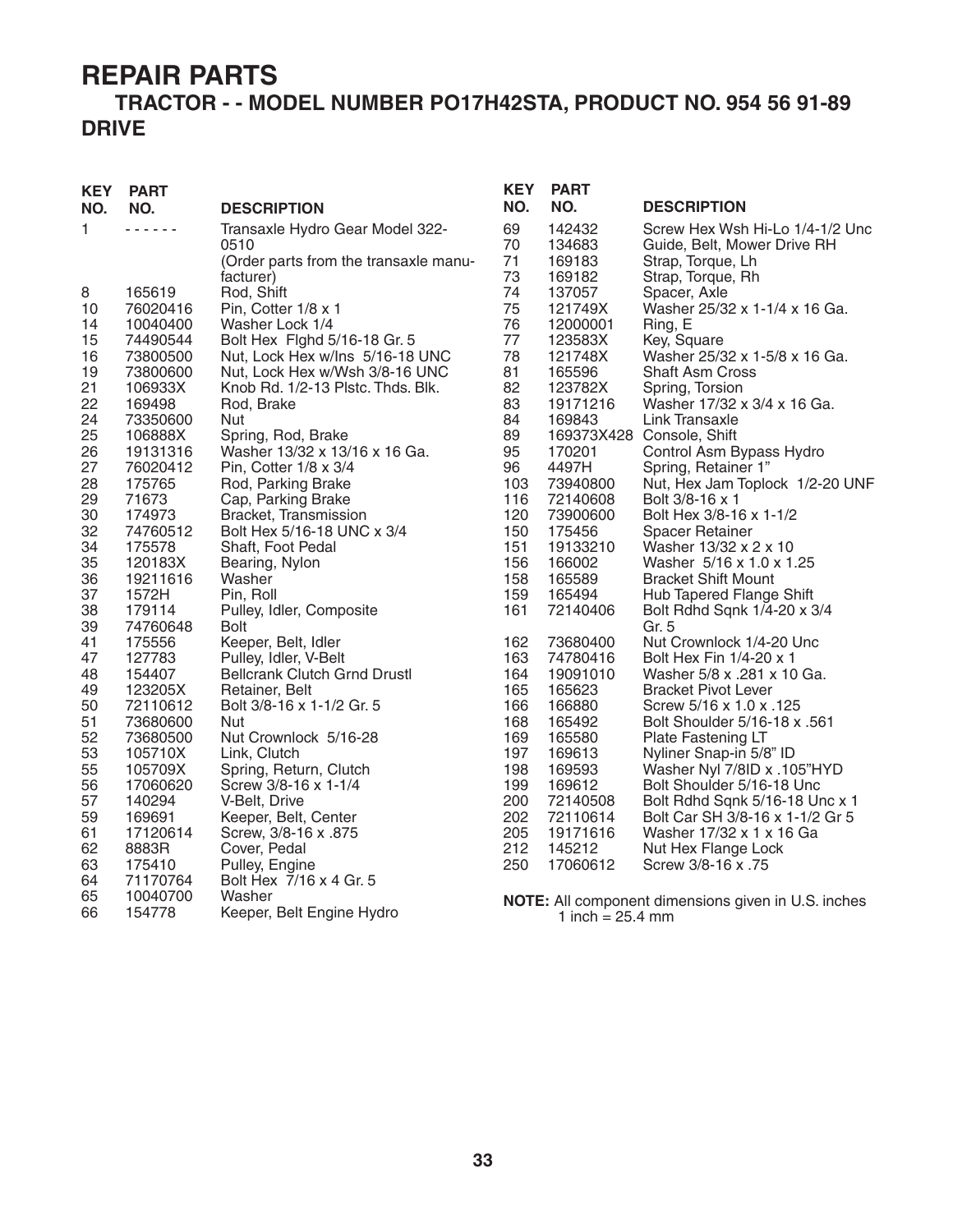**TRACTOR - - MODEL NUMBER PO17H42STA, PRODUCT NO. 954 56 91-89 STEERING ASSEMBLY**

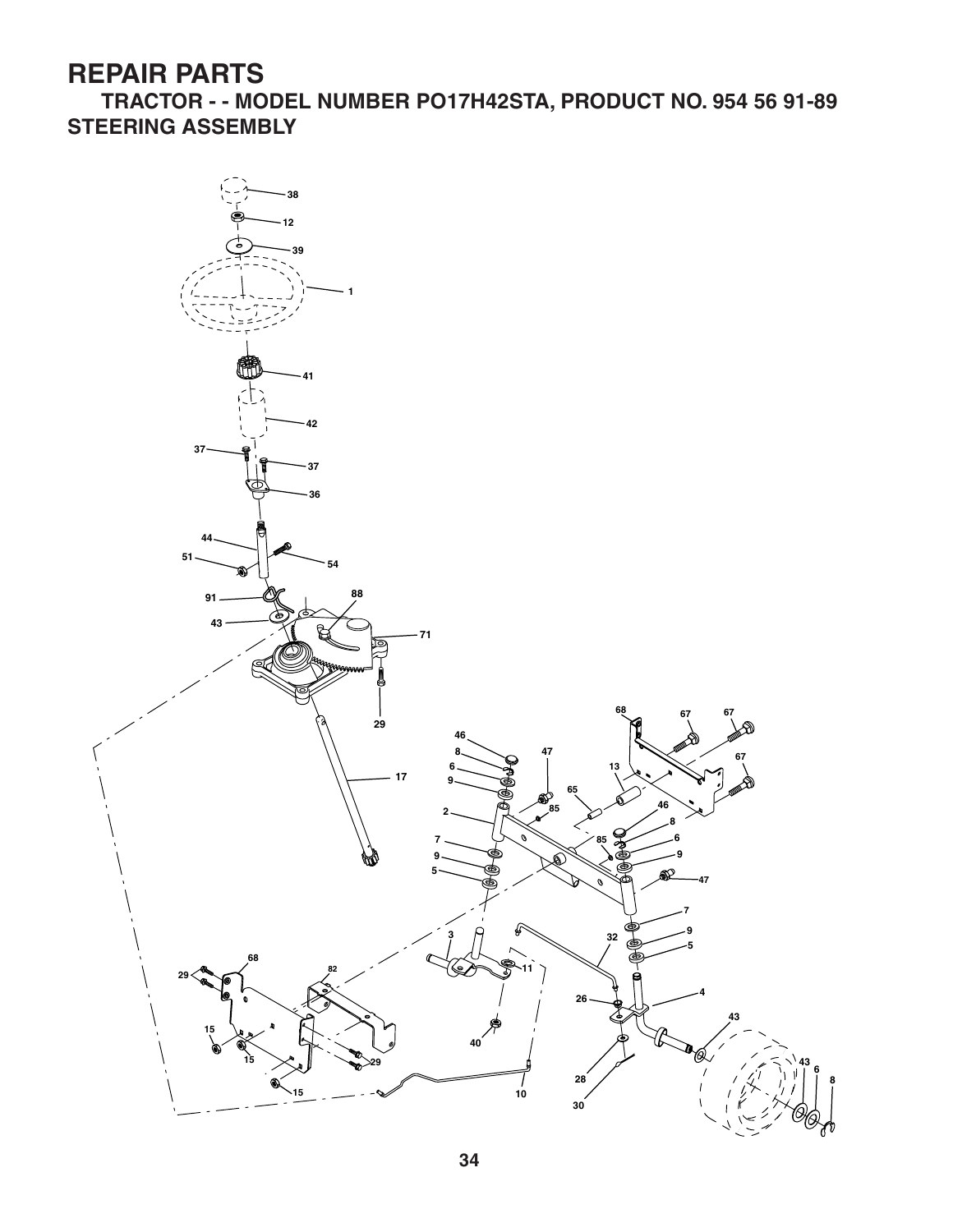#### **TRACTOR - - MODEL NUMBER PO17H42STA, PRODUCT NO. 954 56 91-89 STEERING ASSEMBLY**

| <b>KEY</b><br>NO. | PART<br>NO. | <b>DESCRIPTION</b>                |
|-------------------|-------------|-----------------------------------|
| 1                 | 140044X428  | <b>Wheel Steering Auto Black</b>  |
| 2                 | 175131      | Axle Asm Front                    |
| 3                 | 169840      | Spindle Asm Lh                    |
| 4                 | 169839      | Spindle Asm Rh                    |
| 5                 | 6266H       | <b>Bearing Race Thrust Harden</b> |
| 6                 | 121748X     | Washer 25/32 X 1 5/8 X 16ga       |
| 7                 | 19272016    | Washer 27/32 X 1 1/4 X 16 Ga      |
| 8                 | 12000029    | Ring Klip #t5304-75               |
| 9                 | 3366R       | <b>Bearing Col Strg Blk</b>       |
| 10                | 175121      | <b>Link Drag Extended</b>         |
| 11                | 10040600    | Lockwasher                        |
| 12                | 73940800    | Nut Hex Jam Toplock 1/2-20 Unf    |
| 13                | 136518      | <b>Spacer Bearing Axle Front</b>  |
| 15                | 145212      | <b>Hex Flange Lock</b>            |
| 17                | 180641      | Shaft Asm Strg                    |
| 26                | 126847X     | <b>Bushing Rod Tie Blk Lt</b>     |
| 28                | 19131416    | Washer 13/32 X 7/8 X 16ga         |
| 29                | 17060612    | Screw 3/8-16x3/4                  |
| 30                | 76020412    | Pin                               |
| 32                | 130465      | Rod Tie Wire Form 19 75 Mech      |
| 36                | 155099      | Bushing Strg 5/8 Id Dash          |
| 37                | 152927      | Screw TT #10-32 x 5 x 3/8 Flange  |
| 38                | 140045X428  | Insert Cap Strg                   |
| 39                | 19183812    | Washer 9/16 ID x 2-3/8 OD 12 Gr   |
| 40                | 7810H       | Locknut Center                    |
| 41                | 100711L     | Adaptor Wheel Strg 640/635id      |
| 42                | 145054X428  | <b>Boot Dash Steering</b>         |
| 43                | 121749X     | Washer 25/32 X 1 1/4 X 16 Ga      |
| 44                | 180640      | <b>Extension Steering</b>         |
| 46                | 121232X     | Cap Spindle Fr Top Blk            |
| 47                | 183226      | <b>Fitting Grease</b>             |
| 51                | 73540400    | Nut Crownlock 1/4-28              |
| 54                | 71130420    | Bolt Hex 1/4-28unf x 1-1/4 Gr. 8  |
| 65                | 160367      | Spacer Brace Axle                 |
| 67                | 72140618    | Bolt Rdhd Sq 3/8-16 Unc x 2-3/4   |
| 68                | 169827      | <b>Brace Axle</b>                 |
| 71                | 175146      | <b>Steering Asm</b>               |
| 82                | 169835      | <b>Bracket Susp Chassis Front</b> |
| 85                | 133835      | <b>Fastener Christmas Tree</b>    |
| 88                | 175118      | Bolt Shoulder 7/16-20             |
| 91                | 175553      | <b>Clip Steering</b>              |

**NOTE:** All component dimensions given in U.S. inches 1 inch  $= 25.4$  mm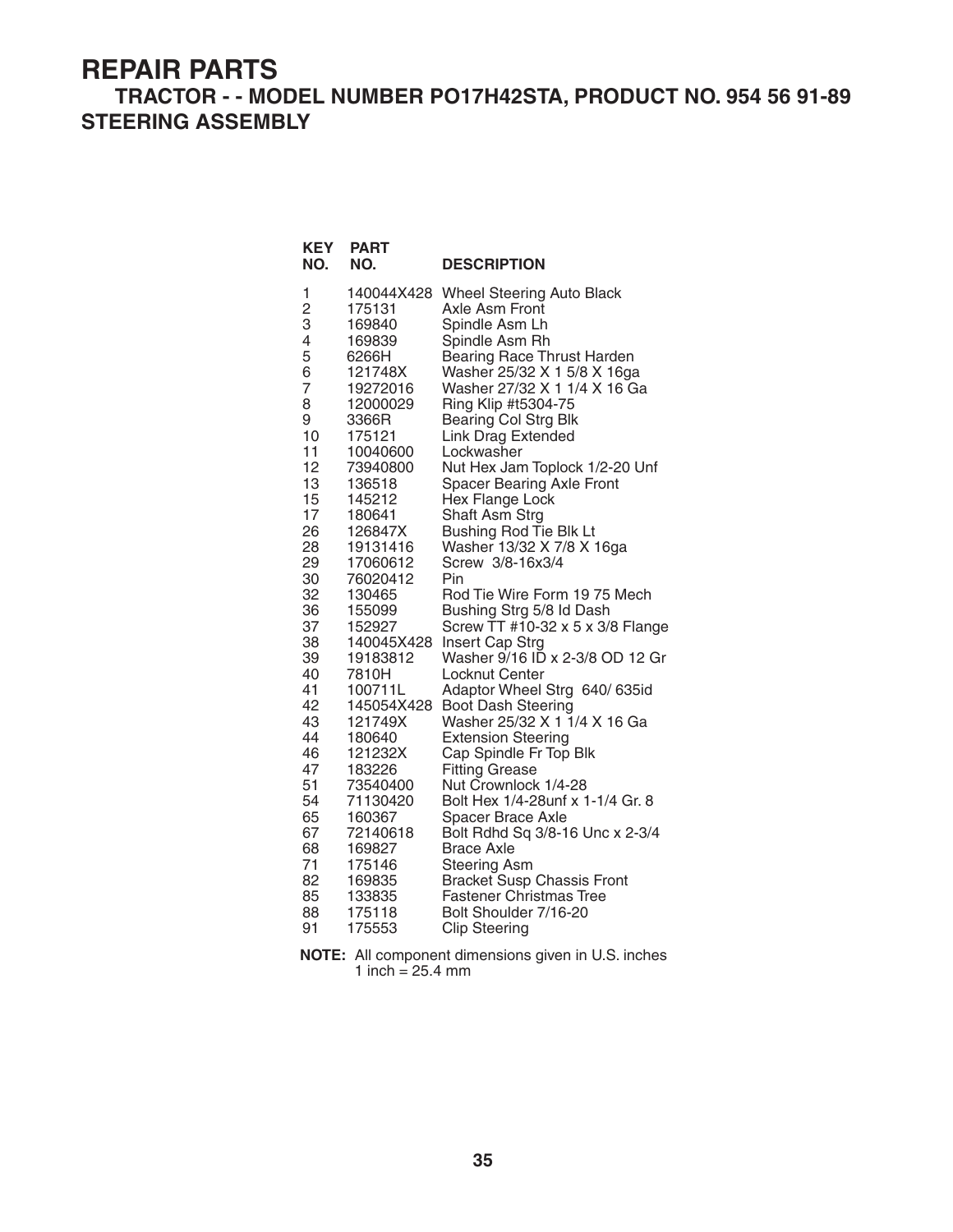**TRACTOR - - MODEL NUMBER PO17H42STA, PRODUCT NO. 954 56 91-89 ENGINE**



| <b>KEY</b><br>NO. | <b>PART</b><br>NO. | <b>DESCRIPTION</b>                |
|-------------------|--------------------|-----------------------------------|
| 1                 | 170551             | Control Throt / Ch Flag           |
| 2                 | 17720408           | Screw Hex Thd Cut 1/4-20x1/2      |
| 3                 |                    | Engine Briggs Model 31C707        |
|                   |                    | (Order Parts From Engine Manufac- |
|                   |                    | turer)                            |
| 4                 | 137352             | Muffler Exhaust B&S Lt            |
| 13                | 165291             | Gasket 1 313 Id Tin Plated        |
| 14                | 148456             | Tube Drain Oil Easy               |
| 16                | 11050600           | Washer Lock Ext Tooth 3/8         |
| 23                | 169837             | Shield Browning/Debris Guard      |
| 29                | 137180             | <b>Arrestor Spark</b>             |
| 31                | 109202X            | Tank Fuel 1 25 Fr                 |
| 32                | 140527             | Cap Asm Fuel W/sym Vented         |
|                   |                    |                                   |

| <b>KEY</b><br>NO. | PART<br>NO. | <b>DESCRIPTION</b>             |
|-------------------|-------------|--------------------------------|
| 33                | 123487X     | Clamp Hose Blk                 |
| 37                | 137040      | Line Fuel 20"                  |
| 38                | 181654      | Plug Drain Oil Easy            |
| 40                | 124028X     | Bushing Snap Nyl Blk Fuel Line |
| 44                | 17670412    | Screw Hexwsh Thdrol 1/4-20x3/4 |
| 45                | 17000612    | Screw Hex Wsh Thdrol 3/8-16    |
| 46                | 19091416    | Washer 9/32 X 7/8 X 16ga       |
| 72                | 183906      | Screw Socket Head 5/16-18 x 1  |
| 78                | 17060620    | Screw Thdrol 3/8-16x1-1/4      |
| 81                | 73510400    | Nut Keps Hex 1/4-20 Unc        |

**NOTE:** All component dimensions given in U.S. inches 1 inch =  $25.4 \, \text{mm}$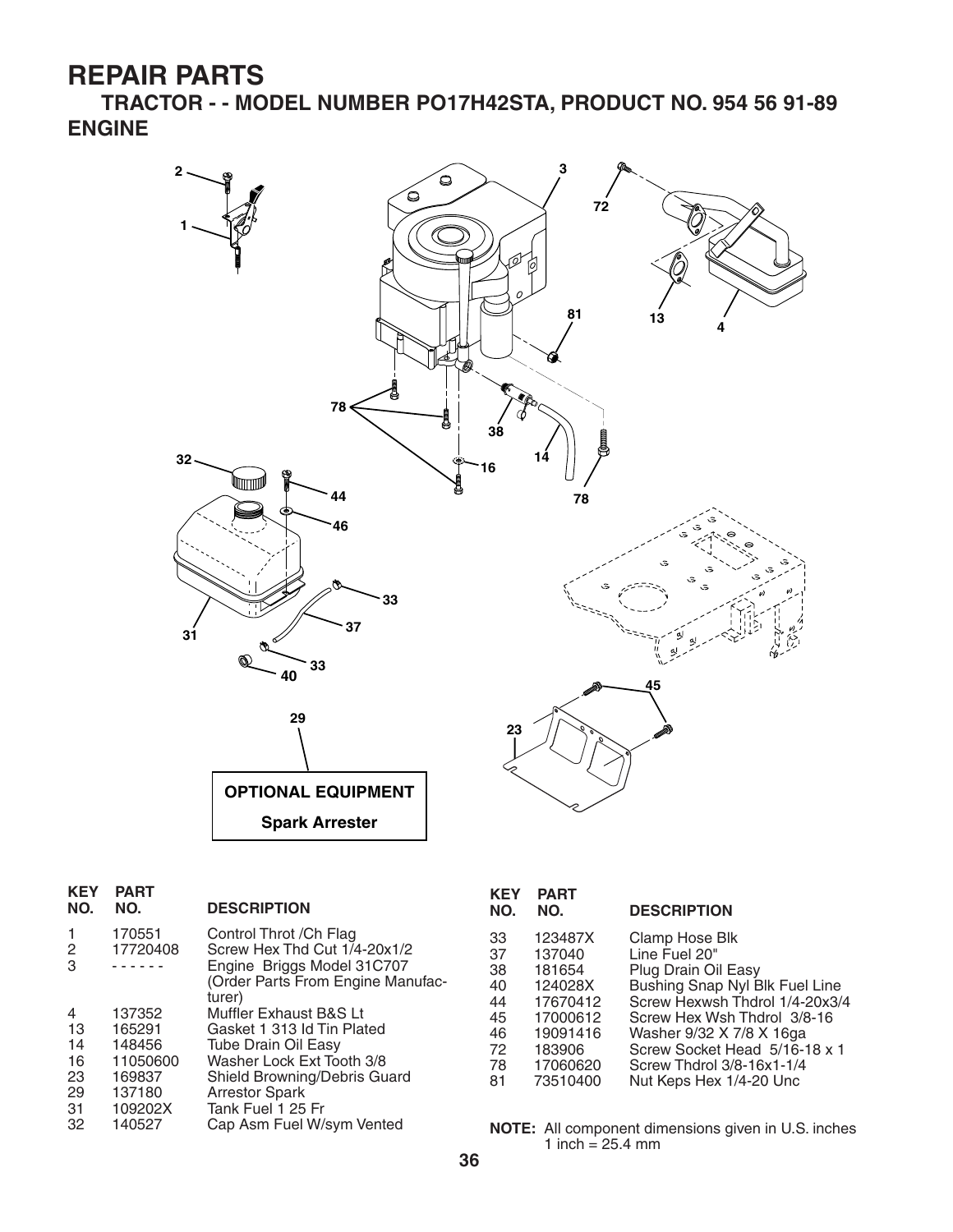**TRACTOR - - MODEL NUMBER PO17H42STA, PRODUCT NO. 954 56 91-89 SEAT ASSEMBLY**



| <b>KEY</b><br>NO.                                           | <b>PART</b><br>NO.                                                                                                                | <b>DESCRIPTION</b>                                                                                                                                                                                                                                                                          |
|-------------------------------------------------------------|-----------------------------------------------------------------------------------------------------------------------------------|---------------------------------------------------------------------------------------------------------------------------------------------------------------------------------------------------------------------------------------------------------------------------------------------|
| 1<br>2<br>3<br>4<br>5<br>6<br>7<br>8<br>9<br>10<br>12<br>13 | 140116<br>140551<br>71110616<br>19131610<br>145006<br>73800600<br>124181X<br>17000616<br>19131614<br>182493<br>121246X<br>121248X | Seat<br>Bracket Pnt Pivot Seat (blk)<br><b>Bolt</b><br>Washer 13/32 x 1 x 10 Ga<br>Clip Push-In Hinged<br>Nut<br>Spring Seat Cprsn 2 250 Blk Zi<br>Screw 3/8-16 x 1.5<br>Washer 13/32 x 1 x 14 Ga<br>Pan Pnt Seat (blk)<br><b>Bracket Pnt Mounting Switch</b><br>Bushing Snap Blk Nyl 50 ld |
|                                                             |                                                                                                                                   |                                                                                                                                                                                                                                                                                             |

| <b>KEY</b><br>NO. | <b>PART</b><br>NO.           | <b>DESCRIPTION</b>                                                                     | <b>KEY</b><br>NO. | <b>PART</b><br>NO.             | <b>DESCRIPTION</b>                                                                            |
|-------------------|------------------------------|----------------------------------------------------------------------------------------|-------------------|--------------------------------|-----------------------------------------------------------------------------------------------|
| 2<br>3            | 140116<br>140551<br>71110616 | Seat<br>Bracket Pnt Pivot Seat (blk)<br><b>Bolt</b>                                    | 14<br>15<br>16    | 72050412<br>134300<br>121250X  | Bolt Rdhd Sht Nk 1/4-20 x 1-1/2<br>Spacer Split 28 x 96 Yel Zinc<br>Spring Cprsn 1 27 Blk Pnt |
| 4                 | 19131610                     | Washer 13/32 x 1 x 10 Ga                                                               | 17                | 123976X                        | Nut Lock 1/4 Lge Flg Gr 5 Zinc                                                                |
| 5                 | 145006                       | Clip Push-In Hinged                                                                    | 21                | 171852                         | Bolt Shoulder 5/16-18 Unc Blkz-2A                                                             |
| 6                 | 73800600                     | <b>Nut</b>                                                                             | 22                | 73800500                       | Nut                                                                                           |
| 7                 | 124181X                      | Spring Seat Cprsn 2 250 Blk Zi                                                         | 23                | 71110814                       | <b>Bolt Hex Black</b>                                                                         |
| 8                 | 17000616                     | Screw 3/8-16 x 1.5                                                                     | 24                | 19171912                       | Washer 17/32 x 1-3/16 x 12 Ga                                                                 |
| 9                 | 19131614                     | Washer 13/32 x 1 x 14 Ga                                                               | 25                | 127018X                        | Bolt Shoulder 5/16-18 x 62                                                                    |
| 10<br>12<br>13    | 182493<br>121246X<br>121248X | Pan Pnt Seat (blk)<br><b>Bracket Pnt Mounting Switch</b><br>Bushing Snap Blk Nyl 50 ld | 26                | 10040800<br>1 inch = $25.4$ mm | Lockwasher<br><b>NOTE:</b> All component dimensions given in U.S. inches                      |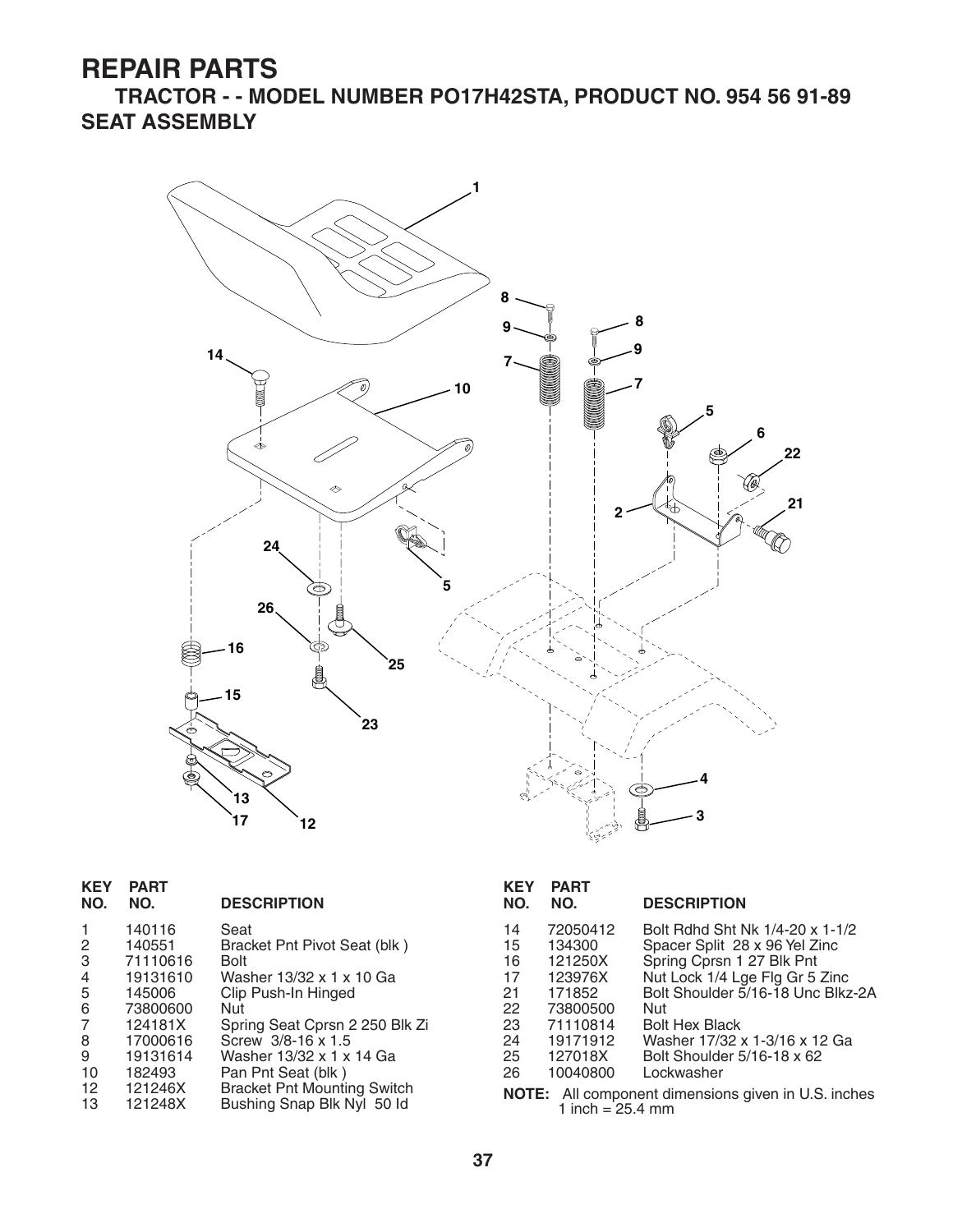**TRACTOR - - MODEL NUMBER PO17H42STA, PRODUCT NO. 954 56 91-89 DECALS**



- - 1692<br>-- 1842 - - 1842<br>-- 1842 1842

| 6 | 170563 | Decal, Warning     |
|---|--------|--------------------|
| 7 | 179128 | Decal Deck "B" 42" |
| 9 | 158166 | Decal Fender Logo  |

| 96 | Decal V-belt Schematic 42 |
|----|---------------------------|
| 05 | Decal Battery Danger/Pois |
| 51 | Decal HP Engine           |
| 11 | Decal Lift Handle         |
| 10 | Decal By-Pass             |
| 17 | Manual Owner's English    |
| 18 | Manual Owner's French     |
|    |                           |

#### **WHEELS & TIRES**



| <b>KEY</b><br>NO. | <b>PART</b><br>NO. | <b>DESCRIPTION</b>                                                     |
|-------------------|--------------------|------------------------------------------------------------------------|
|                   | 59192              | Cap Valve Tire                                                         |
| 2                 | 65139              | <b>Stem Valve</b>                                                      |
| 3                 | 106222X            | Tire F Ts 15 X 6 0 - 6 Service                                         |
| 4                 | 59904              | Tube Front (Service Item Only)                                         |
| 5                 | 106732X624         | Rim Asm 6"front Service                                                |
| 6                 | 278H               | Fitting Grease (Front Wheel Only)                                      |
| 7                 | 9040H              | Bearing Flange (Front Wheel Only)                                      |
| 8                 | 106108X624         | Rim Asm 8"rear Service                                                 |
| 9                 | 106268X            | Tire R Ts 18x9.5-8 C Service                                           |
| 10                | 7152J              | Tube Rear (Service Item Only)                                          |
| 11                | 104757X428         | Cap Axle Blk 1 50 X 1 00                                               |
|                   | 144334             | Sealant, Tire (10 oz. Tube)                                            |
|                   |                    | $M$ $\Omega$ TE, All companient dimensionalgiuspin $H$ $\Omega$ inches |

All component dimensions given in U.S. inches 1 inch =  $25.4 \text{ mm}$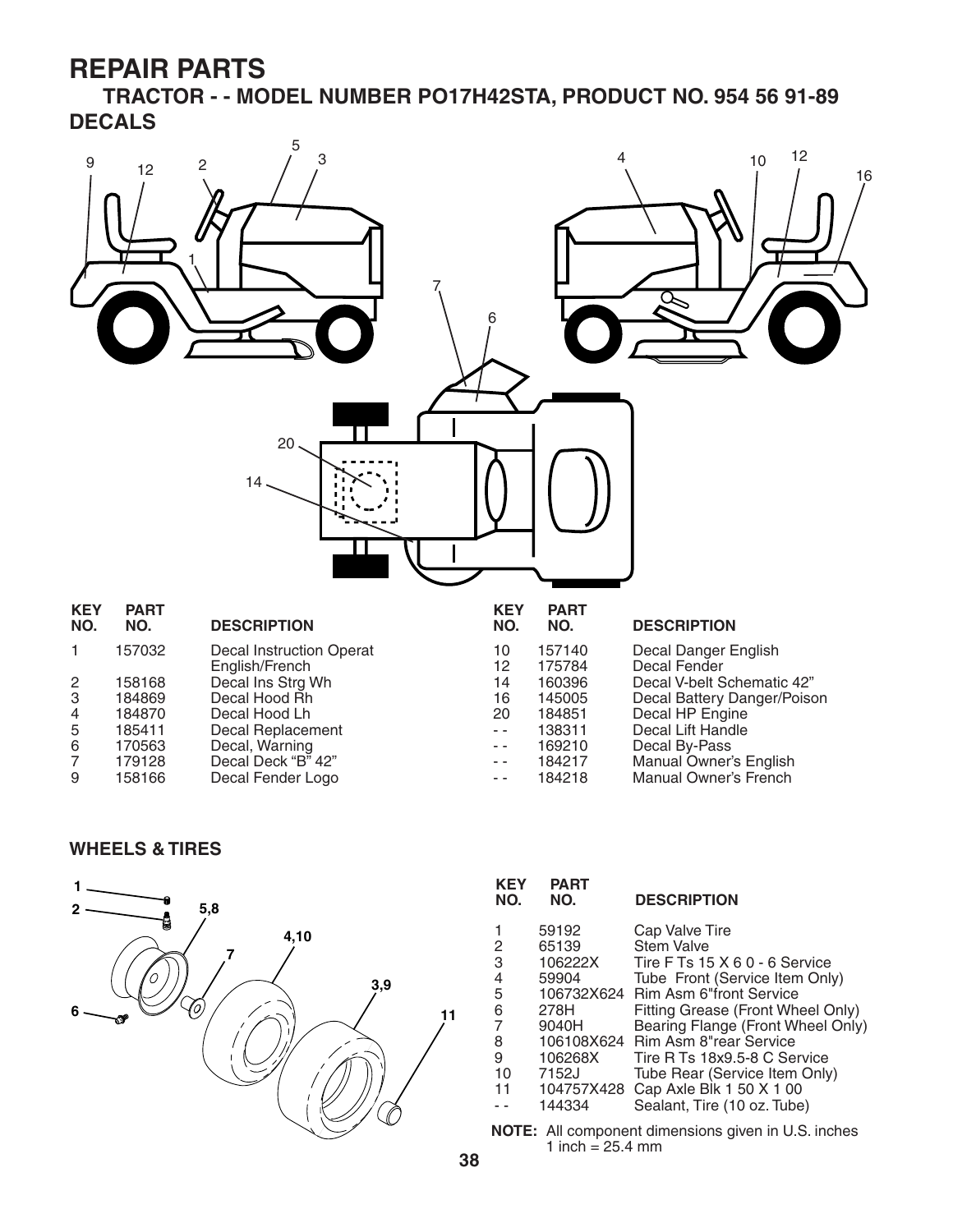**TRACTOR - - MODEL NUMBER PO17H42STA, PRODUCT NO. 954 56 91-89 MOWER LIFT 7**





#### **NO. NO. DESCRIPTION**

| 1  | 159460   | Wire Asm Inner/Sprg w/Plunger |
|----|----------|-------------------------------|
| 2  | 159471   | Shaft Asm Lift                |
| 3  | 105767X  | Pin Groove                    |
| 4  | 12000002 | E Ring #5133-62               |
| 5  | 19211621 | Washer 21/32 x 1 x 21 Ga.     |
| 6  | 120183X  | Bearing Nylon                 |
| 7  | 109413X  | <b>Grip Handle</b>            |
| 8  | 124526X  | <b>Button Plunger</b>         |
| 11 | 139865   | Link Lift Lh                  |
| 12 | 139866   | Link Lift Rh                  |
| 13 | 4939M    | <b>Retainer Spring</b>        |
| 15 | 173288   | <b>Link Front</b>             |
| 16 | 73350800 | Nut Jam Hex 1/2-13 Unc        |
| 17 | 175689   | <b>Trunnion Blk Zinc</b>      |
| 18 | 73800800 | Nut Lock w/Wsh 1/2-13 Unc     |
| 19 | 139868   | Arm Suspension Rear           |
| 20 | 163552   | <b>Retainer Spring</b>        |
| 31 | 169865   | <b>Bearing Pvt Lift</b>       |
| 32 | 73540600 | Nut Crownlock 3/8-24          |
|    |          |                               |

**NOTE:** All component dimensions given in U.S. inches1 inch = 25.4 mm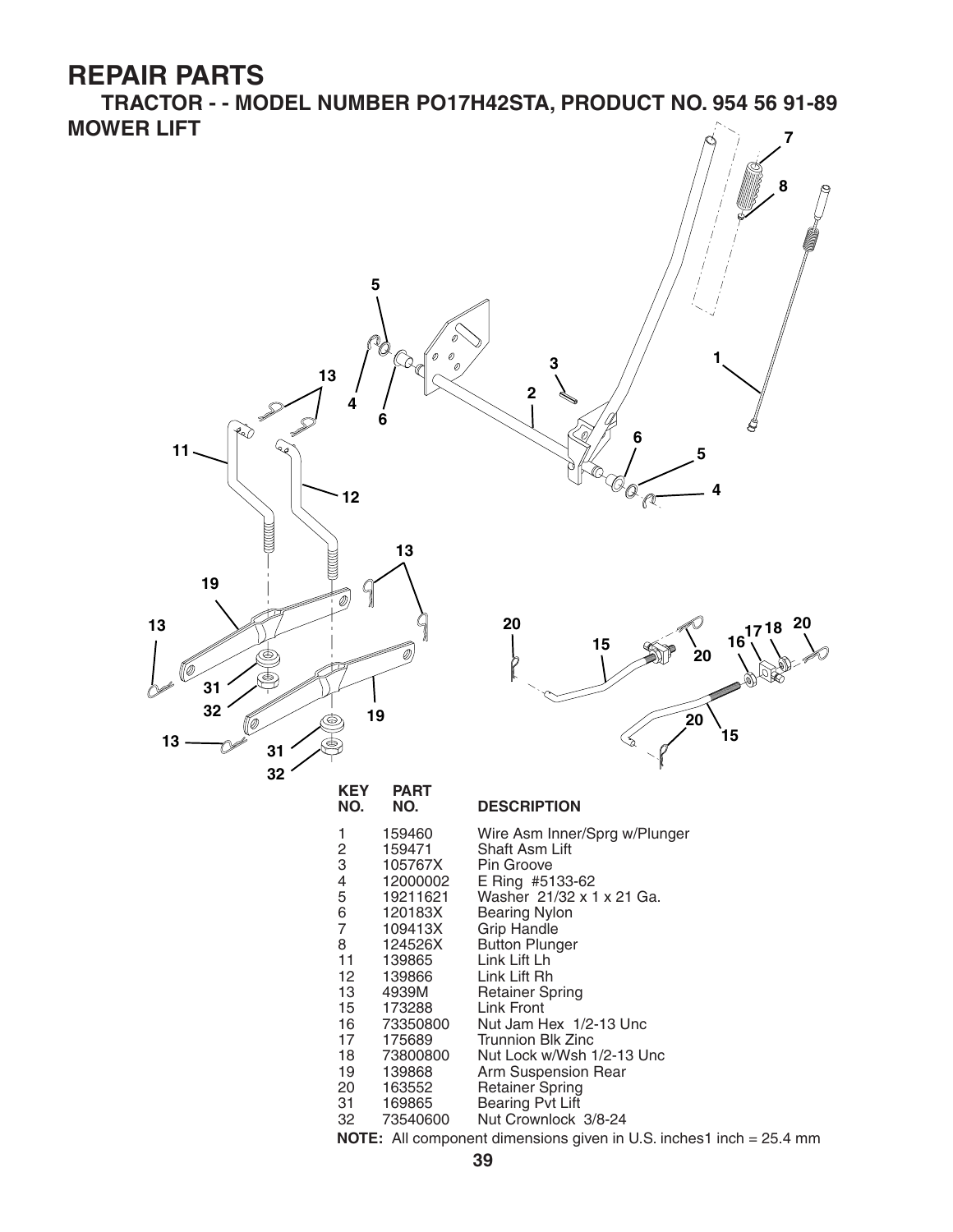**TRACTOR - - MODEL NUMBER PO17H42STA, PRODUCT NO. 954 56 91-89 MOWER DECK**